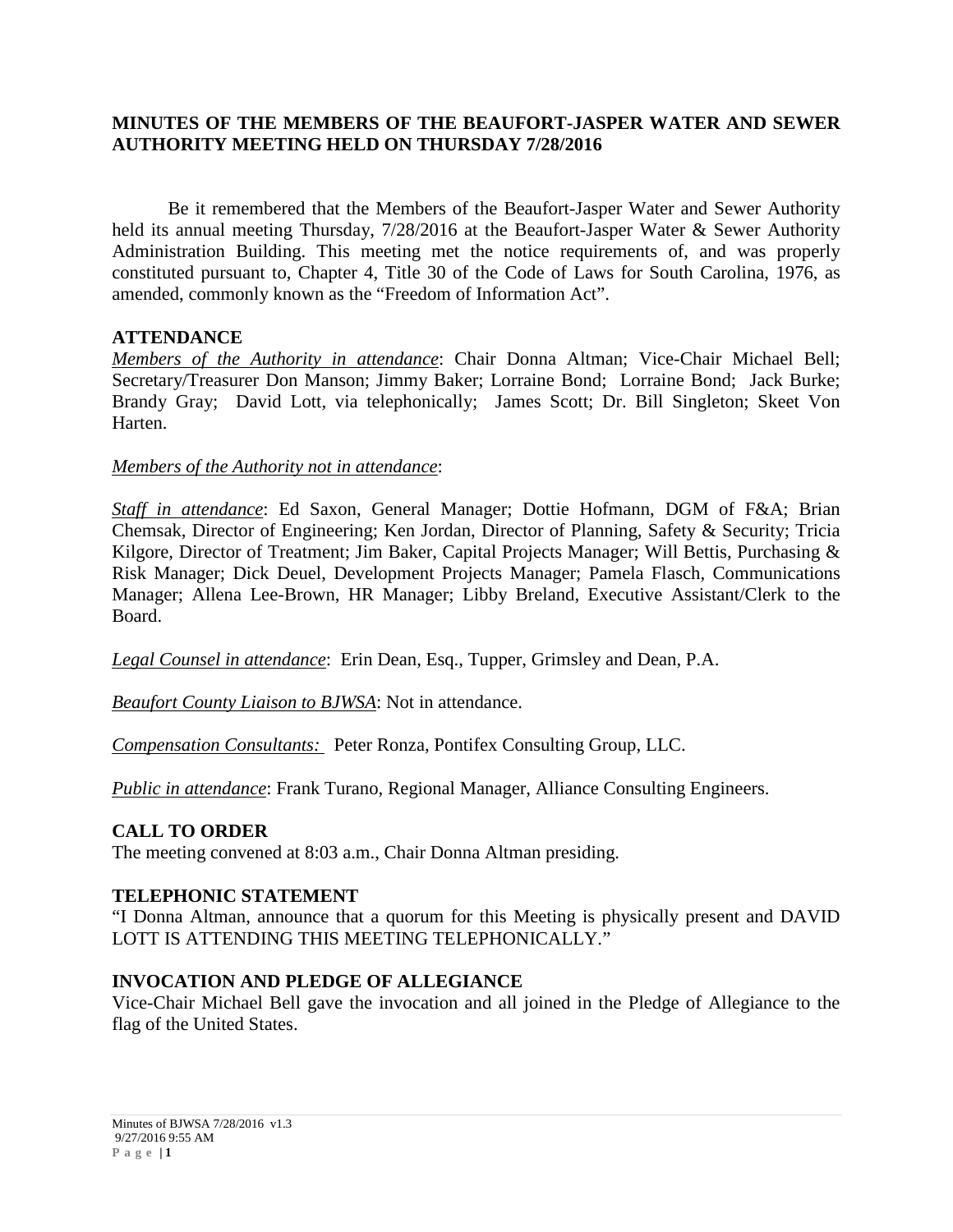# **APPROVAL OF MINUTES**

*Motion:* Moved by, Secretary/Treasurer Don Manson, seconded by, Vice-Chair Michael Bell, to approve the minutes of the 6/23/2016 regular board meeting as written and distributed in advance to the Members of the Authority. No corrections were noted, *All voted in favor, none opposed,* 

**Motion passed unanimously.**

# **PUBLIC COMMENT**

The public was introduced and welcomed. There was no public comment.

# **GENERAL MANAGERS REPORT**

*Ed Saxon submitted the following report:*

- 1. Safety Report **–** We are approaching 400,000 safe work hours without a lost work day injury and completed another month without a recordable injury. We had 3 minor incidents in June, all vehicle related. We completed FY16 with no recordable injuries, our best safety performance ever!! Since 2002, BJWSA has averaged ~5 recordable injuries a year. To celebrate that milestone and daily commitment together, the Board received lunch coolers featuring artwork by Zach Johnson, Project Engineer and Safety Team member. Each employee will also receive a cooler. The Board bestowed accolades on everyone then followed by a round of applause.
- 2. Savannah River Basin **–** The basin continues to experience sub-normal rainfall and basin lakes levels hit the first drought trigger this week. When this occurs discharges from Thurmond will be reduced from the current rate of  $5,000$  cfs to  $\sim$ 4,000 cfs. The upper basin has been extremely dry and was paced in the moderate drought status in early July.
- 3. Daufuskie Island Utility **(**DIUC**) –** We continue to have discussions with the DIUC. Operations Staff made a second trip to further assess the condition of the system and we have asked for additional financial information from DIUC. I met with representatives from the Haig Pt POA and provided them an update.
- 4. Cherry Pt WRF Toxicity Violation **–** We exceeded the permit limitations on toxicity at Cherry Pt WRF in October 2015 and January 2016 which resulted in a Notice of Violation from DHEC. Staff met with DHEC to discuss the events and our response. We were assessed a civil penalty of \$4,800. Tricia will brief the Board on the event.
- 5. Employee Newsletter (Weekly What's Up) **–** Our Communications Dept. has been publishing the WWU for ~18 months and it has been well received by the employees. I started sharing this with the Board in July. Kudos to Pam and Lou for their efforts in producing this great publication.
- 6. DGM- Ops & TSO Search **–** We conducted 5 "go to meeting" interviews the past 2 weeks and will shortlist 2 or 3 candidates for a second on-site interview in the next 30 days. I will keep the Board informed of our progress.
- 7. August Meetings **–** A reminder, there will be no August Committee or Board meetings. Please plan accordingly.
- 8. Military UP Contract Report Card **–** We finally received our report card for the period 2/15 through 2/16 and again received a "Very Good" rating. This is a total BJWSA Team effort and congratulations to all. Special thanks to Al Legare for his contract oversight.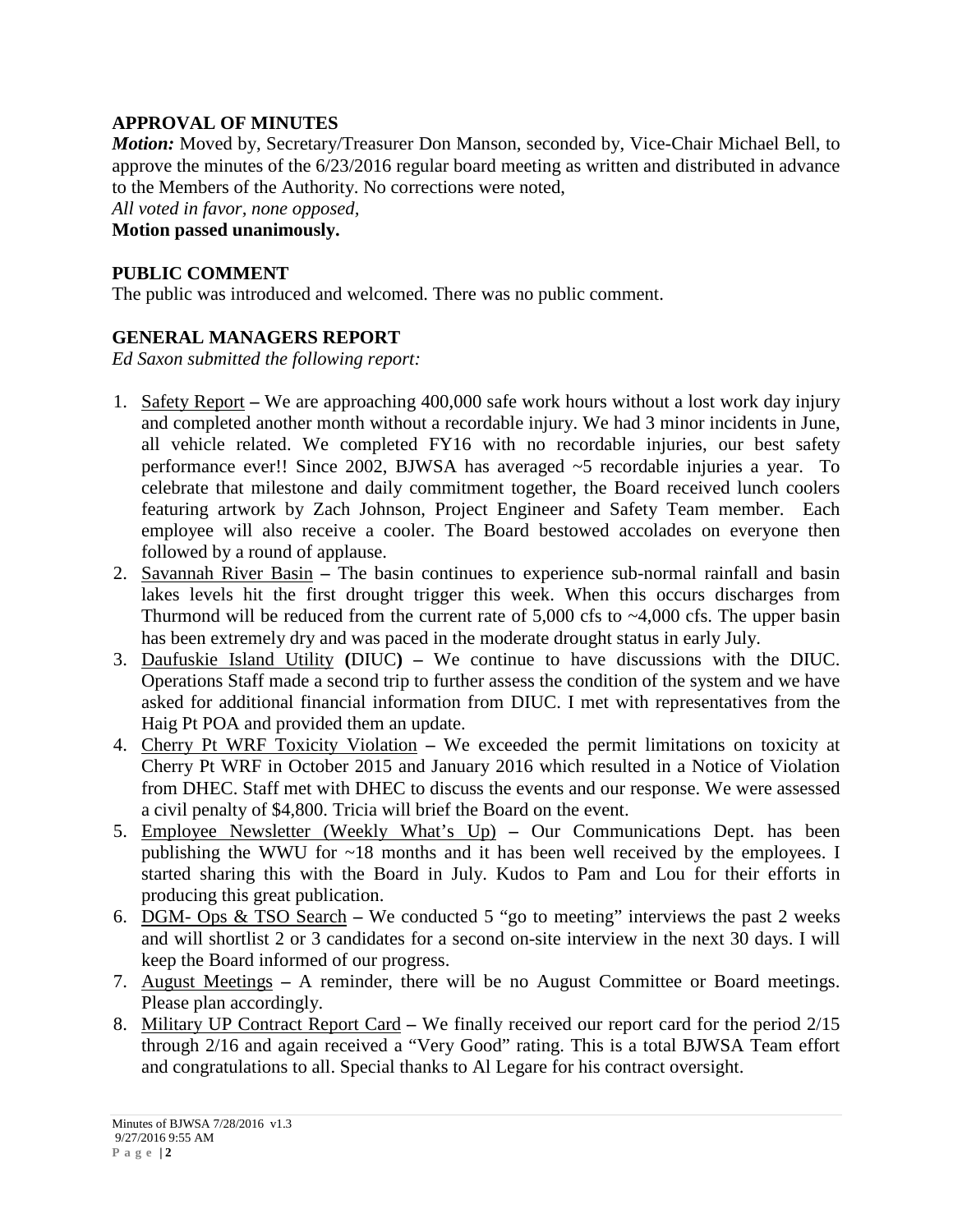- 9. SC Sales Tax Refund Update **–** We received \$167,268 from the SC Department of Revenue this month which represents the first of the bigger checks we are anticipating. Total refunds received as of the end of July was approximately \$176,582.
- 10. Employee of the Quarter **–** I am pleased to announce that Beth Lowther was selected EOQ for the  $2<sup>nd</sup>$  Quarter of 2016. Beth has been with us for 12 years and started off in Accounting. She is currently a Software Application Specialist in IT. Congratulations Beth.
- 11. Director of IT **–** Our new Director of IT**,** Kenneth Frazier, started his employment on 7/18. He had a previously scheduled vacation this week and could not be here. I'll introduce him at the September Board meeting. There was some information about Kenneth in last week's What's Up.
- 12. Boundary St Project **–** The intersection of Hwy 21 and 170 will be closed from Friday 7/29 starting at 8PM until Monday 8/1 @ 8PM for additional storm drain work and for our contractor to install the new 20" water main across Boundary St (Hwy 21). No water shutdown will be required.
- 13. Stakeholder Dashboard **–** Staff has made the Board requested changes to the proposed Stakeholder Dashboard. Once June numbers are available, we will distribute the revised Dashboard to the Board and review it at the September Board meeting prior to placing it on our website.
- *Public Affairs Report.* Pamela Flasch highlighted recent and upcoming Communications Department initiatives:
	- Customer Focus Group. We were surprised to find that so many people enjoy getting a paper bill, and that they still keep a file of the paper bills. They would like to receive text messages in case of emergencies or other notifications. They would really appreciate more follow-up when they've made a service call.
	- Community Involvement. Lou and I have had a number of off-site educational opportunities, and will be at Eco-Camp tomorrow morning at Port Royal Elementary.
	- Training. We have also been training when possible, attending a fantastic Excel training yesterday, and I will go to another free 2-day training course by Texas A&M/FEMA (in Columbia) on *'Public Information in an All-Hazards Incident'.*
	- Networking. Debbie Szpanka with Town of Bluffton and BJWSA will hold the inaugural meeting of the Lowcountry & Coastal Empire PIO Alliance Wednesday, September 7. Our goal is to have PIOs from the four SC counties and two GA counties adjacent to us networking and collaborating to support one another and our constituents more effectively.
	- Imagine a Day Without Water Event. We are participating again in Value of Water Coalition's *"Imagine a Day Without Water'* event Thursday, September 15. In addition to the municipal engagement that we had last year, we will hold an SCAWWA/WEASC *'No Water, No Beer'* event at Southern Barrel Brewing that evening. We'll have swag for the general public, and plan to have coasters at most Jasper and Beaufort county restaurants and bars, making the public aware of the role of clean drinking water - and the infrastructure that makes it possible - on their daily lives.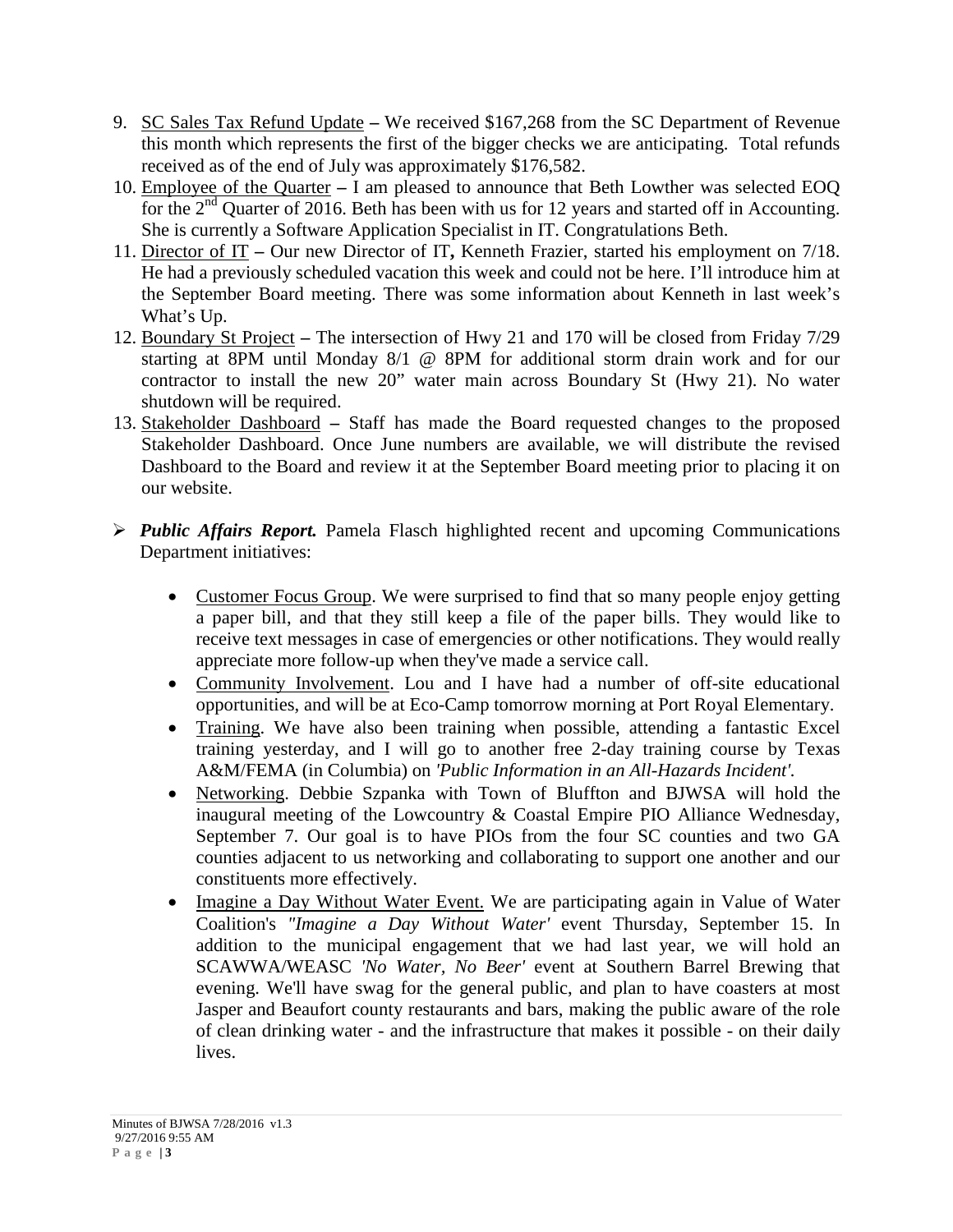*Michael Bell suggested that we look into using a text to close the loop of a service call and also allow random customers to complete a brief survey at the end of a service call.*

*A summary memo dated 7/28/2016, was included in the Board packet and is attached to these minutes and is made a part hereof.*

# **COMMITTEE REPORTS**

*Report of the Executive Committee.* Donna Altman stated that the Executive Committee did not meet therefore had no report.

*Report of the Capital Projects Committee.* Committee Chair Donald Manson reported that the Capital Projects Committee met on 7/21/2016 and reviewed the status of the Capital Program and Development Activity. A summary of noteworthy projects was included in the Board Packet. Some projects of note:

- CIP Activity. 7 projects are in progress totaling ~\$43 million.
- Military Projects Activity for June. 9 projects totaling \$1.4 million 3 projects have been submitted for approval.
- Capacity Fees. ~\$5 million in capacity revenues were received in FY16.
- Developer Projects Activity. 9 new projects were reviewed.
- Water and Sewer Taps. 108 water taps and 157 sewer taps were completed for June.

*A copy of the CIP Update Memorandum from Jim Baker dated 7/20/2016 was included in the Board Packet and is attached to these minutes and is made a part hereof.*

*Report of the Finance Committee.* Committee Chair Donna Altman reported that the Finance Committee met on 7/21/2016 and submitted the following report:

- $\bullet$  6/30/2016 Interims. Due to the fiscal year-end, financial reports for 6/30/2016, were not generated.
- 2016 Audit Schedule. A video conference was held with the auditors, Carr, Riggs  $\&$ Ingram. They reviewed the strategy and time schedule and hope to maintain the same schedule as in the past. The plan is to present the audit to the full Board at the November meeting. They will also be contacting Board members asking if you have any particular issue or concerns that you would like to be looked into and it will give the opportunity to communicate directly with the auditors.
- Quarterly Reports and Call Center Metrics. The reports are in the Drop Box for review. There is no June data for the call center due to the loss of the reporting component system that went down on the server. We are transitioning to a new telephone system going live in September; therefore the old system will not be repaired which will also result in no data for the beginning quarter on the next quarterly reports.
- Annual Balances for The Juanita White Fund and The Thad Coleman Fund. The ending balance at FY 2016 year-end for the Juanita White Fund was \$24,400 and the ending balance for the Thad Coleman Fund was \$38,475.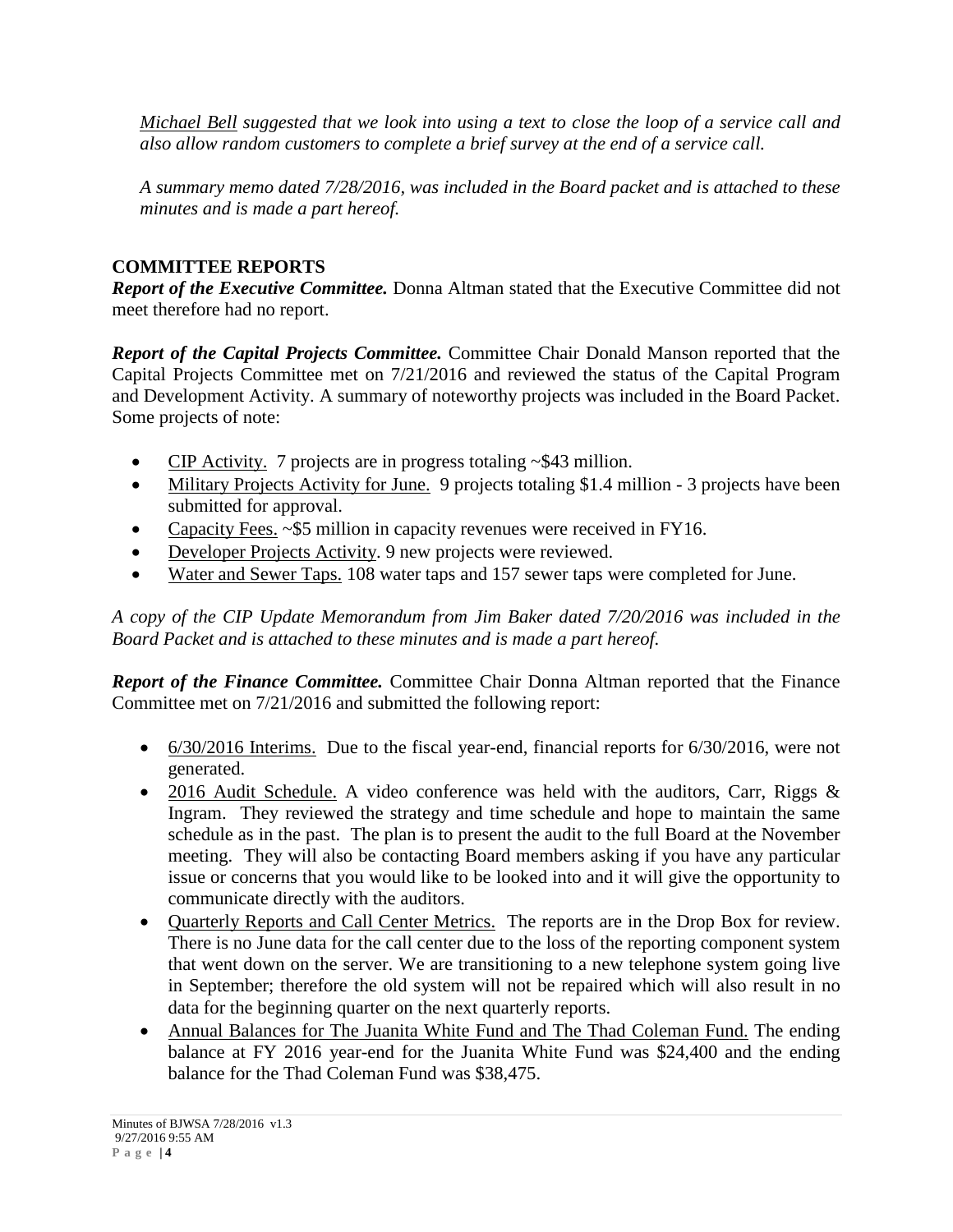• Boundary Street Expansion Change Order. Dick Deuel reviewed the change order request that will be presented under new business*.*

*A copy of the presentation by Keith Hundley, Partner, Carr, Riggs & Ingram, LLC was included in the Board packets and is attached to these minutes and is made a part hereof.*

*Report of the Personnel Committee.* Committee Chair Lorraine Bond reported that the Personnel Committee met on 7/27/2016 and submitted the following report:

- Safety Report for June-16. The safety report was reviewed, which was a "great" report, a round of applause was given.
- 2015 Affirmative Action Summary. We will share this information at a future meeting.
- Deputy GM O&TS Hiring Status. The plan is to complete the search within the next month.
- GM Performance Evaluation. Peter Ronza, Pontifex Compensation Consultant, presented salary survey data and a summary of the GM performance evaluation that will also be presented during today's executive session.

# **OLD BUSINESS**

There was no old business.

### **NEW BUSINESS**

Capital Improvement Program

### *Contract/Purchase Award*

CIP-1530 Business Continuity Plan Contract Award to AECOM for \$149,954.44 as presented and referenced in the memorandum from Ken Jordan dated 7/20/2016 and is attached to these minutes and is made a part hereof:

*Motion:* Recommendation for approval of CIP 1530 Contract Award to AECOM for \$149,954.44 came from the Capital Projects Committee, *requiring no second*, *All voted in favor, none opposed,*

# **Motion passed unanimously.**

CIP 1652 CP19 Rehab and Upgrade Contract Award to BRW Construction Group, LLC for \$446,750.32 as presented and referenced in the memorandum from Jim Baker dated 7/21/2016 and is attached to these minutes and is made a part hereof:

*Motion:* Recommendation for approval of CIP 1652 CP19 Rehab and Upgrade Contract Award to BRW Construction Group, LLC for \$446,750.32 came from the Capital Projects Committee, *requiring no second*, *All voted in favor, none opposed,*

**Motion passed unanimously.**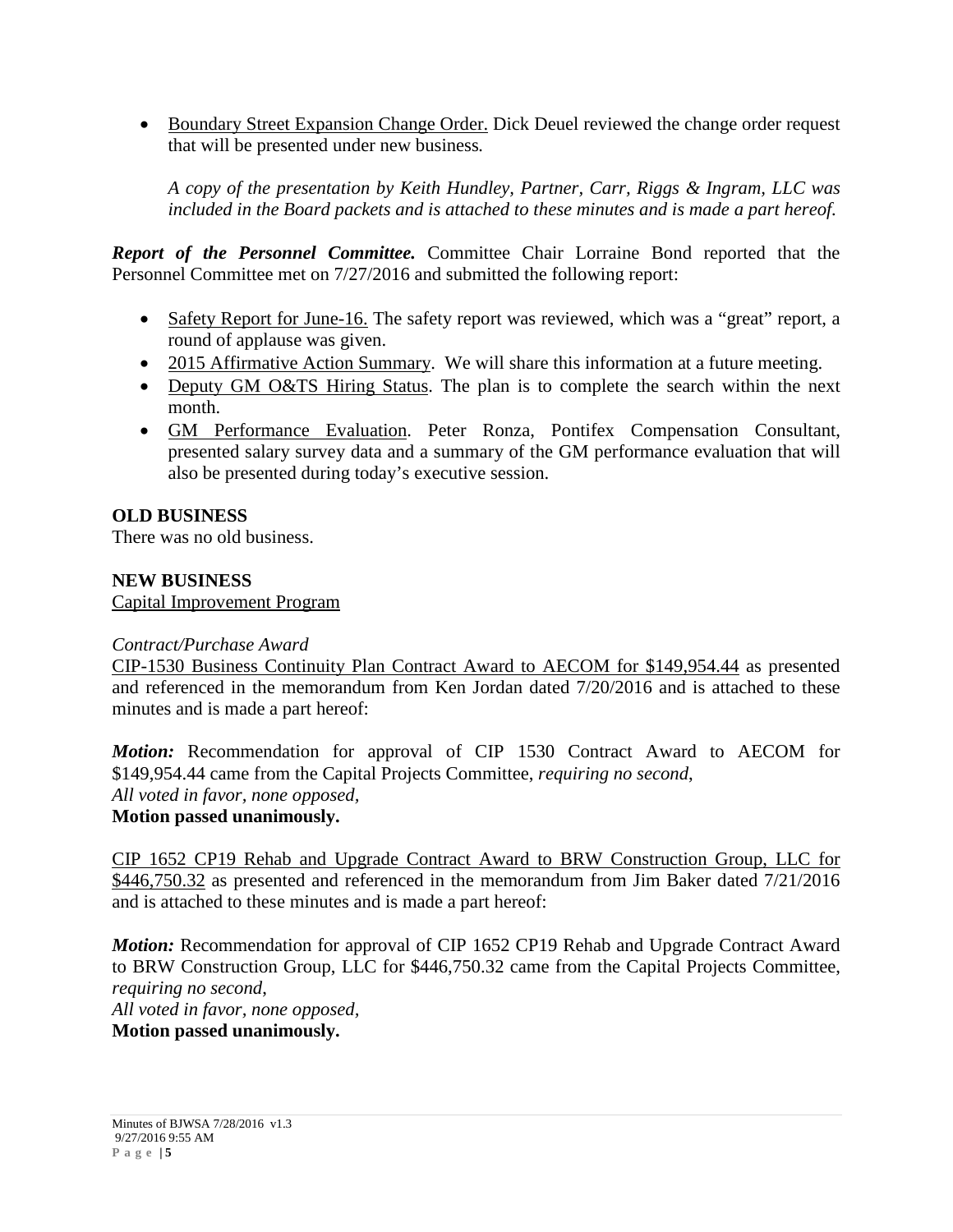CIP 1670 Hardeeville WRF Expansion Contract Award to State Utility Contractors, Inc. for \$25,900,000 as presented and referenced in the memorandum from Brian Chemsak dated 7/21/2016 and is attached to these minutes and is made a part hereof:

*Motion:* Recommendation for approval of CIP 1670 Hardeeville WRF Expansion Contract Award to State Utility Contractors, Inc. for \$25,900,000 came from the Capital Projects Committee, *requiring no second*,

*All voted in favor, none opposed,*

**Motion passed unanimously.**

CIP 1670 Hardeeville WRF Expansion Contract Award to GE Equipment for \$805,548 as presented and referenced in the memorandum from Brian Chemsak dated 7/21/2016 and is attached to these minutes and is made a part hereof:

*Motion:* Recommendation for approval of CIP 1670 Hardeeville WRF Expansion Contract Award to GE Equipment for \$\$805,548 came from the Capital Projects Committee, *requiring no second*,

*All voted in favor, none opposed,* **Motion passed unanimously.**

CIP-1754 Mixing and Aeration System for Port Royal Island Water Reclamation Facility (PRIWRF) Equalization (EQ) Tank Contract Award to EnviroMix for \$428,850 as presented and referenced in the memorandum from Jim Baker dated 7/21/2016 and is attached to these minutes and is made a part hereof:

*Motion:* Recommendation for approval of CIP 1754 Mixing and Aeration System for PRIWRF EQ Tank Contract Award to EnviroMix for \$428,850 came from the Capital Projects Committee, *requiring no second*, *All voted in favor, none opposed,* **Motion passed unanimously.**

*Change Order Approval* CIP 1565 Boundary Street Expansion Asset Relocations to Potter Construction for \$109,530 Change Order.

*Motion:* Recommendation for approval of CIP 1565 Boundary Street Expansion Asset Relocations Change Order to Potter Construction for \$109,530 came from the Capital Projects Committee, *requiring no second*,

*All voted in favor, none opposed,* **Motion passed unanimously.**

Appointment by the Chair of FY17 Standing Committees – Majority Consent. (Memo) Chair Donna Altman presented the Committee Appointments for Fiscal Year 2017 as referenced in the Chair's Memo dated July 28, 2016.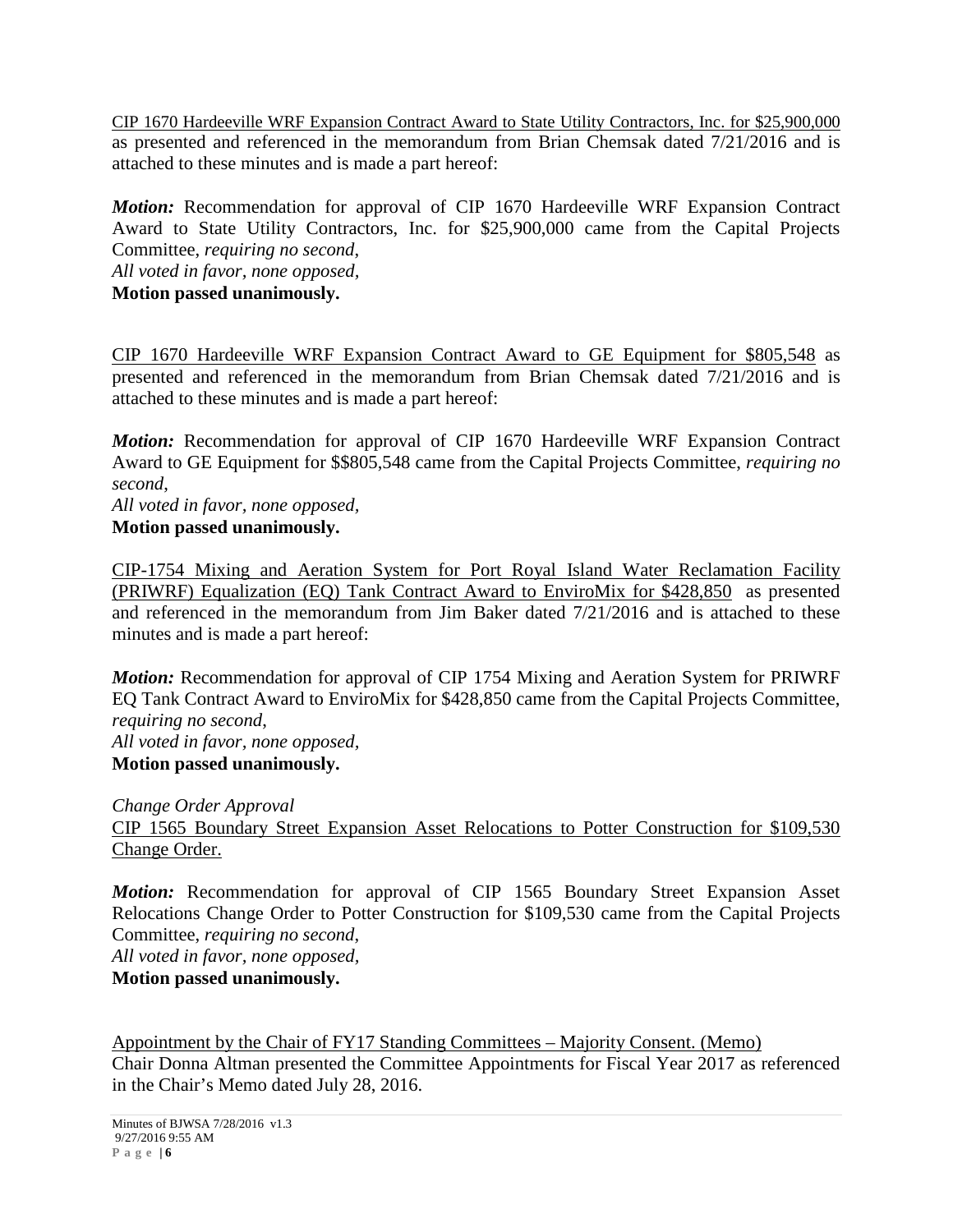*Approved: All members concurred.* The following are chair and members of each standing committee for fiscal year 2017, effective July 28, 2016:

**Executive Committee**: Donna Altman, Chair; Michael Bell; Donald Manson; David Lott, immediate past Chair.

**Personnel Committee**: Jimmy Baker, Chair; Jack Burke, David Lott.

**Capital Projects Committee**: Michael Bell, Chair; Lorraine Bond; James Scott.

**Finance Committee**: Brandy Gray, Chair; Donald Manson; Dr. William Singleton; Skeet Von Harten.

*A copy of the referenced Memorandum dated* 7/28/2016 *is attached to these minutes and is made a part hereof.*

### **PUBLIC COMMENT**

There was no public comment.

### (8:50a.m.) **EXECUTIVE SESSION**

*Motion:* Dr. Bill Singleton moved, seconded by Lorraine Bond, to go into executive session for the purpose of discussing contractual matters and the GM Evaluation presentation by Pontifex. *All voted in favor, none opposed.*

# **Motion passed unanimously.**

*Chair Donna Altman, excused all persons from the meeting. Legal counsel, GM; DGM F&A; and David Lott via telephone remained for the executive session.*

(10:05a.m.) **RECONVENE** *Motion:* Brandy Gray, moved, seconded by James Scott, to reconvene regular session, *All voted in favor, none opposed.* **Motion passed unanimously.**

### ACTION

*Motion: Committee recommendation was made approving a 3% salary increase for the General Manager. No second was required, All voted in favor, none opposed.* **Motion passed unanimously.**